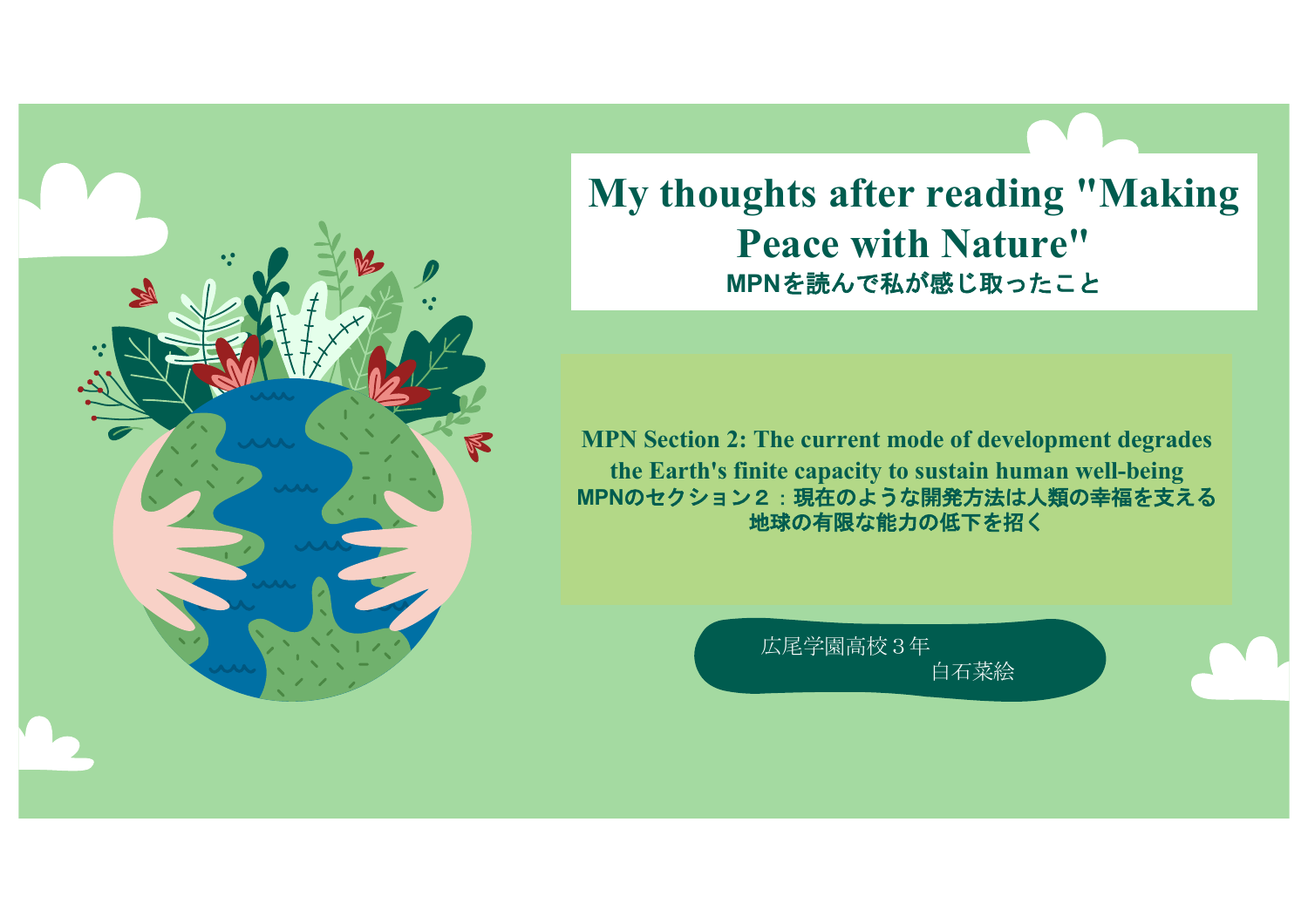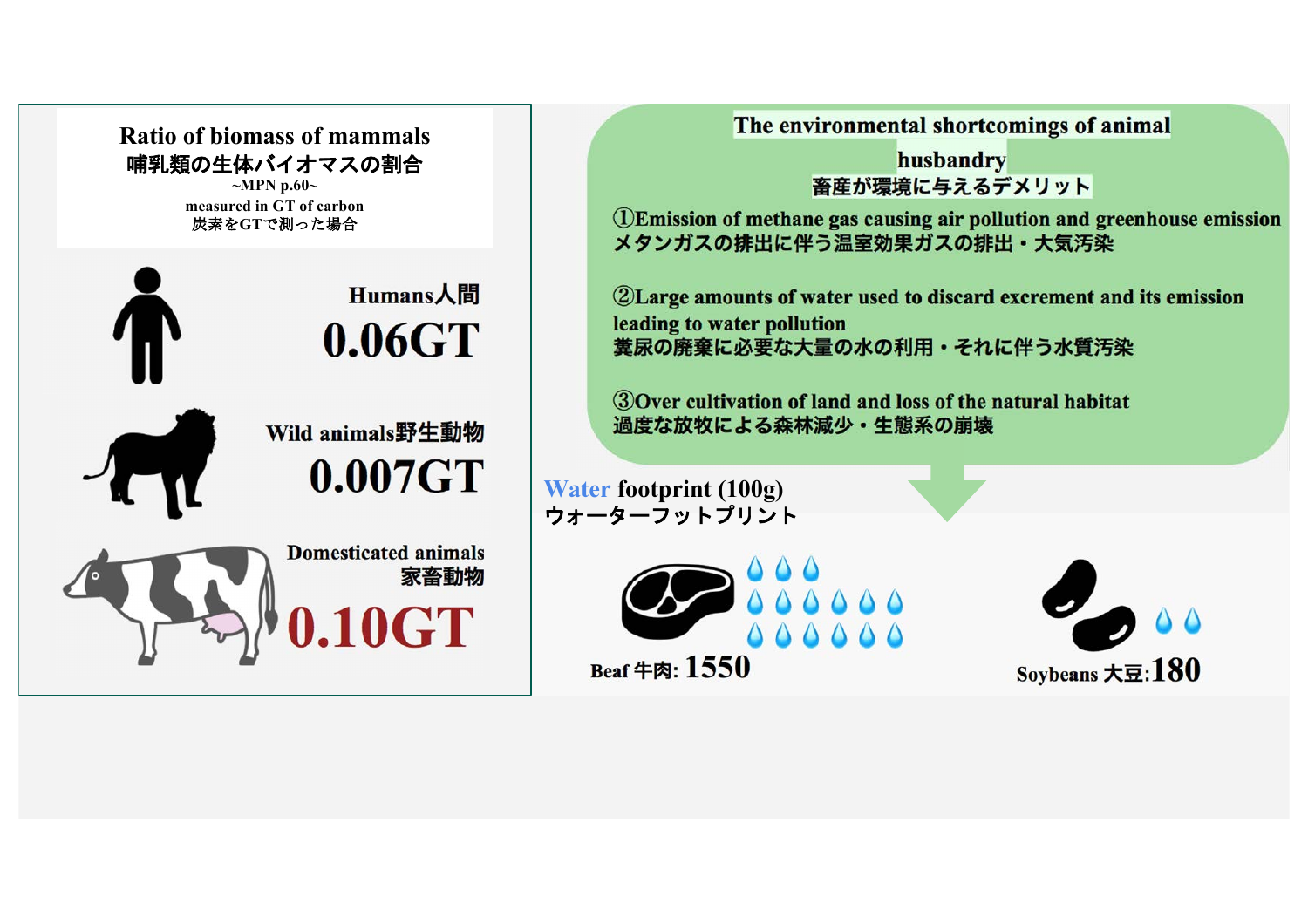100gあたりの

|       | エネルギー<br>(kcal) | タンパク質<br>(g)       | 脂質<br>(g)            | 食物繊維<br>(g) | カルシウム<br>(mg)    | 鉄<br>(mg)         |  |
|-------|-----------------|--------------------|----------------------|-------------|------------------|-------------------|--|
| 大豆(乾) | 422             | 33.8               | 19.7                 | 17.9        | 180              | 6.8               |  |
| 牛肩ロース | x1.3<br>318     | $\times 2$<br>16.2 | $\times 0.7$<br>26.4 | $+$<br>0    | $\times 45$<br>4 | $\times 8$<br>0.9 |  |

**Health benefits of being plant-based** プラントベースド生活の利点

①**High amino acid score indicating protein with a high absorption rate** アミノ酸スコアが高く**,** 体への吸収率が高いタンパク質が含まれている

> ②**Soy isoflavones can resolve the effect of disordered lifestyle**  大豆イソフラボンは生活習慣の乱れによ る体への負担を軽減する

**(Morinaga&Co.** 森永製菓**)**

**[https://www.morinaga.co.jp/protein/columns/detail/?id=41&category=hea](https://www.morinaga.co.jp/protein/columns/detail/?id=41&category=health)lt h**

③**Over consumption of meat may cause colorectal cancer** 肉の食べすぎは大腸ガンのリスクが高まる

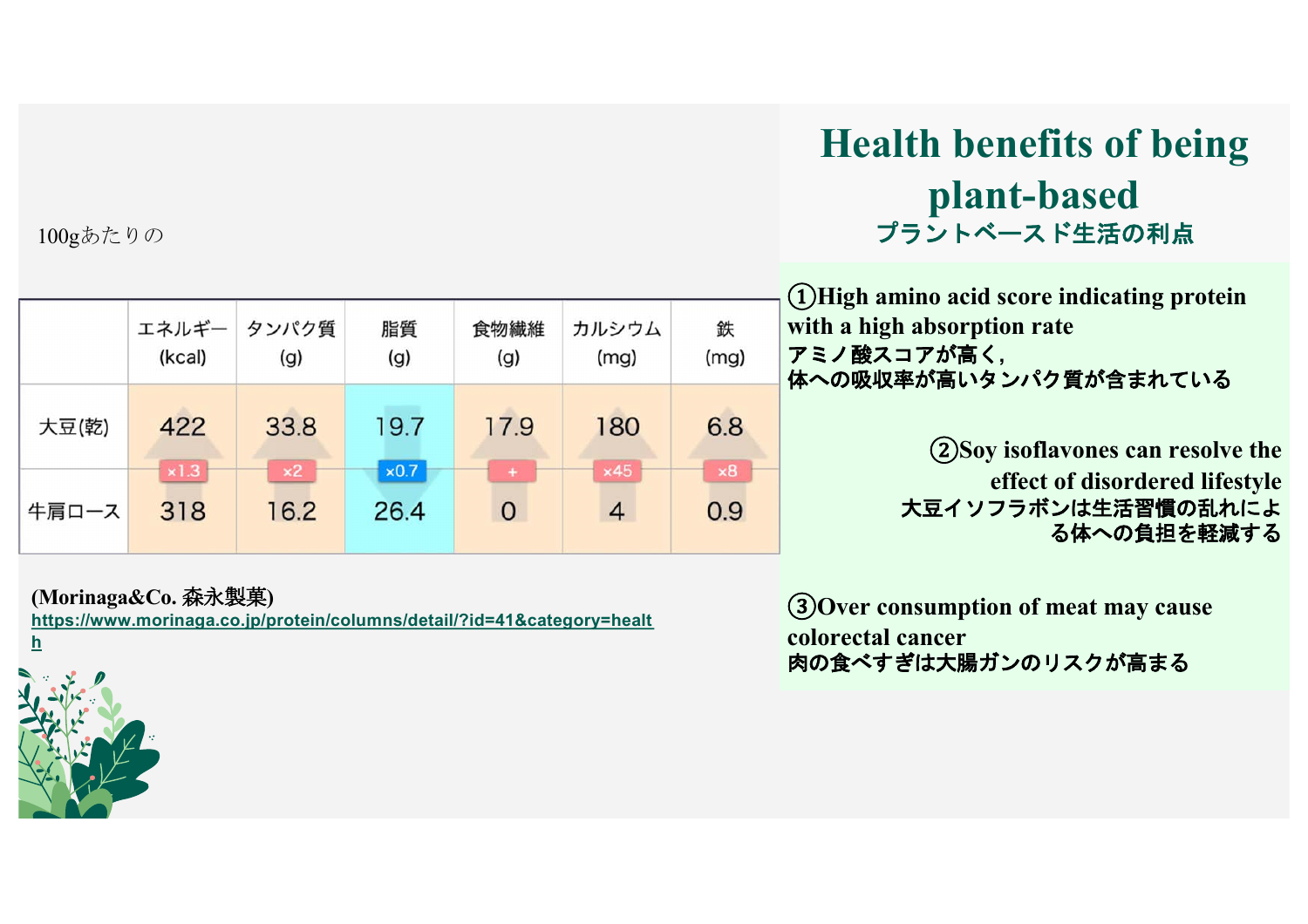## ①**Turning school meals into plant based** 給食をプラントベースドに

use discarded tofu, okara, soybeans 国内で廃棄されている豆腐・おから・豆 を給食に回す



over 500 million yen spent to discard 5000t of okara each year 5億円以上のお金が毎年5000ト ンのおから廃棄に使われている -Ryukyu Shimpo

**→contribute to resolving food loss and enable cutting costs** 廃棄量を減らし、フードロスを防ぎながらコストも抑えられる

learn about environmental issues from a young age while enjoying food<br>子供達は幼い頃から食事を楽しみながら環境問題について 学べる



**→reinforce food education** 食育の強化を可能にする **→make wiser choices on food when they grow into an adult** 大人になった時に食に関して賢い判断ができるようになる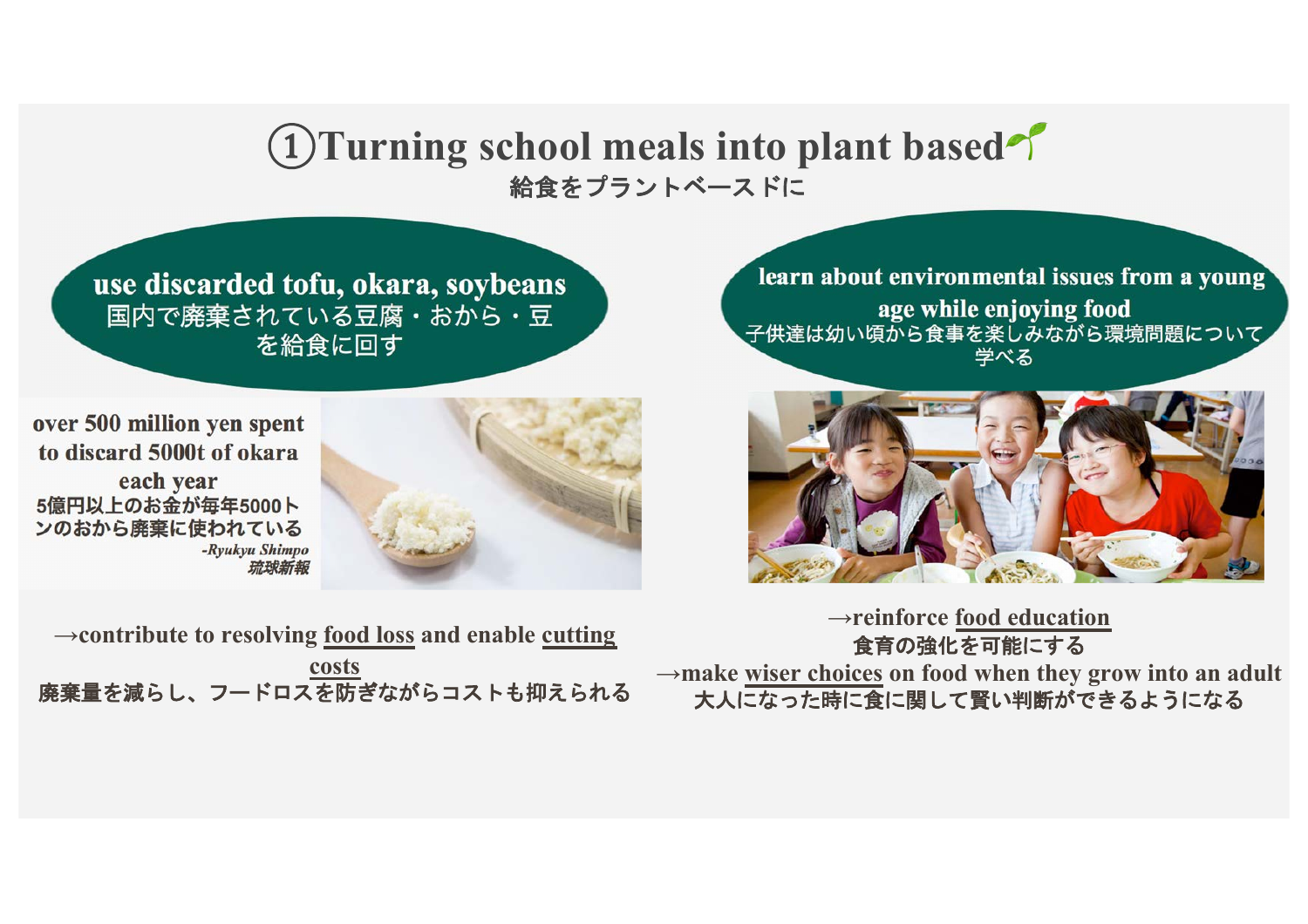## ②**Familiarizing processed soybean products in developing countries** 大豆加工製品の発展途上国への普及

**1.Developed countries sharing information/technology about meat substituting beans** 肉が大豆で代用可能であるという技術の共有

**2.The convenience of beans** 大豆の便利さ/水でカサ増しできる・常温で管理可能

> **3.Bean's high nutritional value** 大豆の栄養価の高さ

**if plant-based style spread in developing countries…** 発展途上国へ プラントベースド が広まれば**…**

**Resources destroyed by** pasturage/animal husbandry can be brought back to "nature" in the long term 長期的には放牧・畜産に使われてい た余ったリソースは 自然に戻すことができる

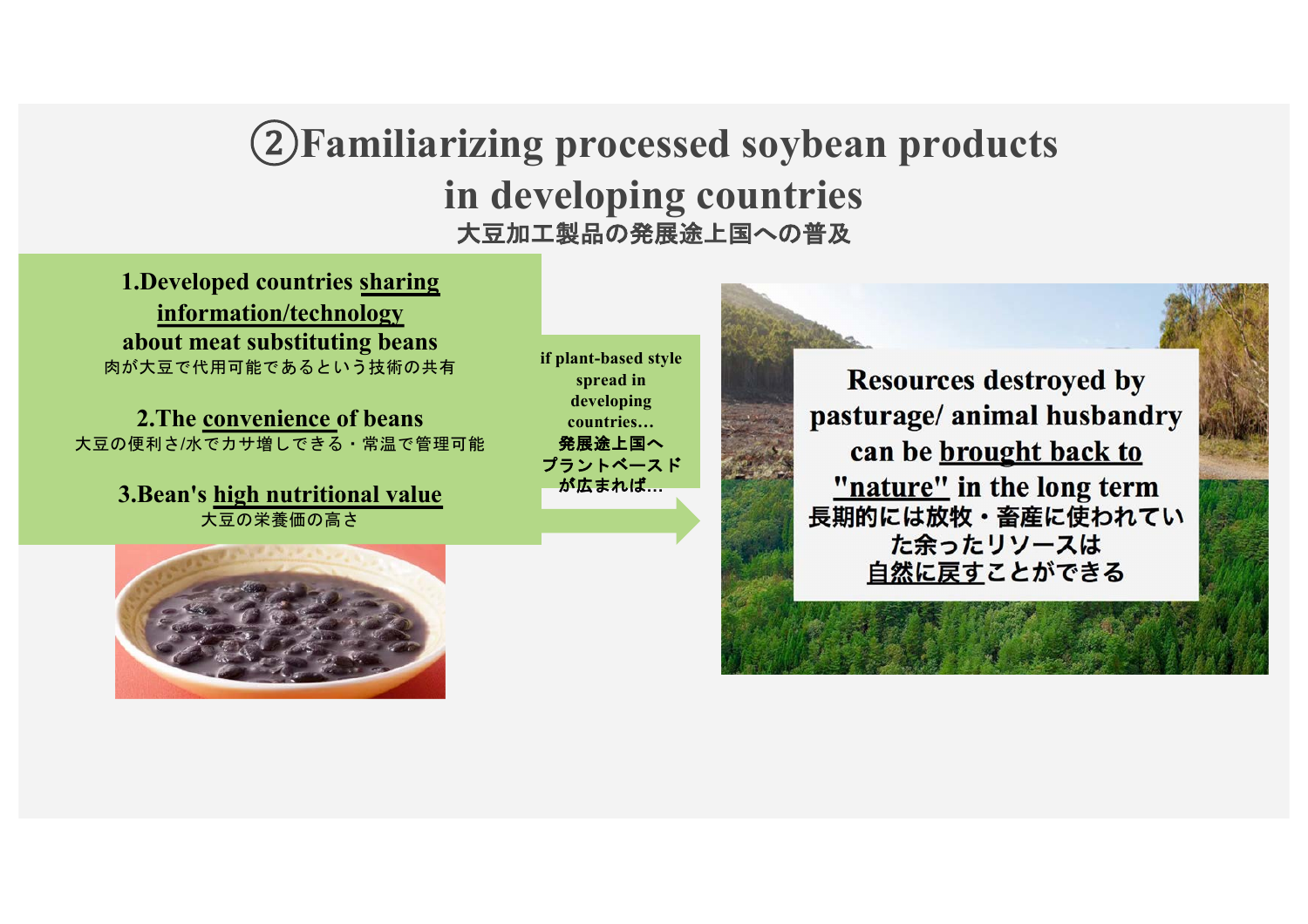**if the whole nation became plant based...** もし全国民がプラントベースドになったら

31.6kg of meat consumption

1人の食肉消費量は31.6キロ

| if everyone<br>switches to<br>soybeans<br>もし1億人が豆<br>に切り替えたら |
|--------------------------------------------------------------|
|                                                              |



more than 1,500,000 tons of soybeans

will be necessary

the current production of soybeans in Japan is 230,000 tons 日本の大豆の生産量は現在約23万トン



-Ministry of Agriculture 農林水産省

✨**future task**✨ **decrease the amount of waste from soy products and increase domestic production of soybeans**

廃棄される大豆製品を減らし国内 生産量をあげることが課題